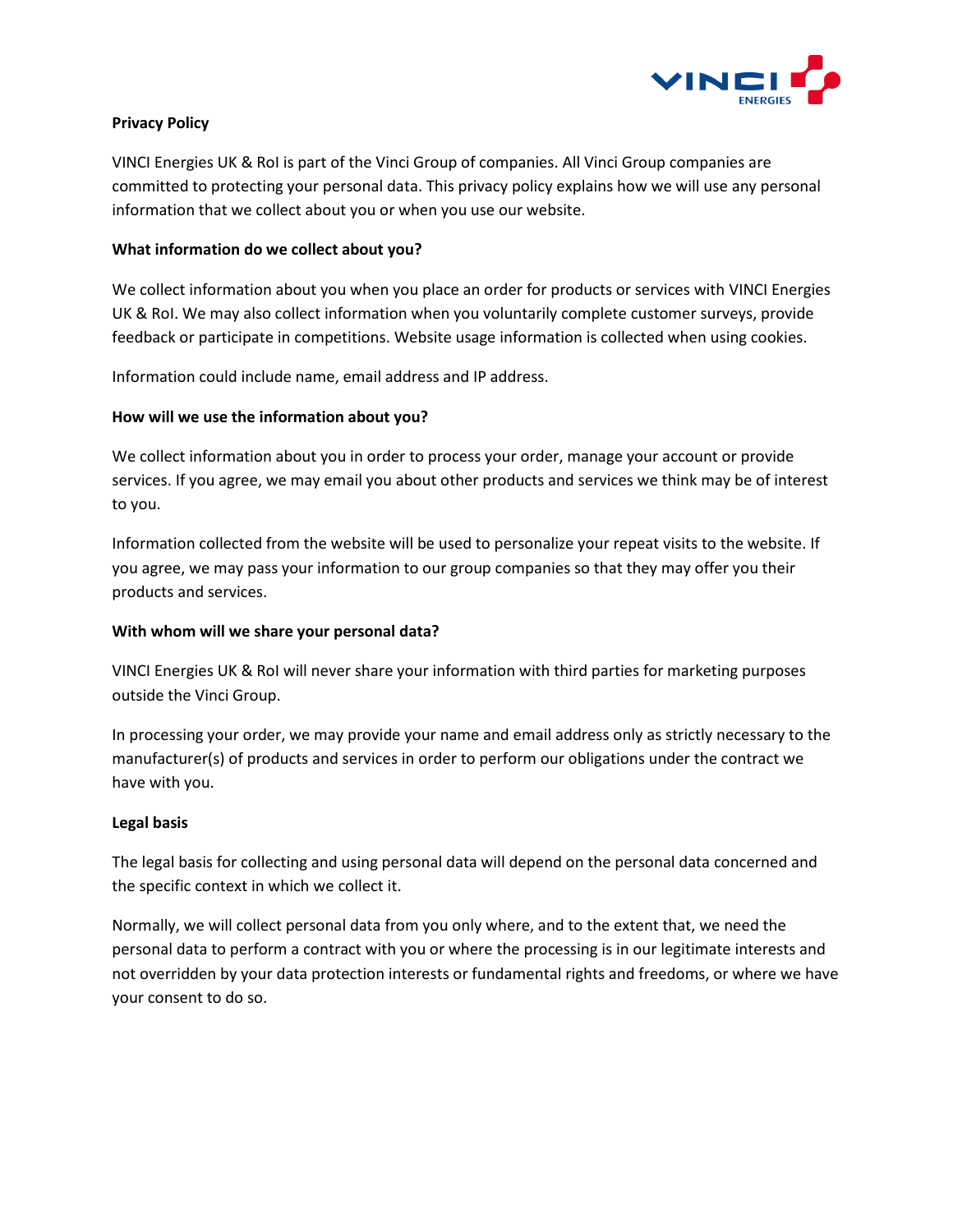

#### **International transfers of data**

VINCI Energies UK & RoI, the Vinci Group and the manufacturers with whom we do business operate from all over the world. When you give us personal data, that data may be accessed or stored anywhere in the world.

However, we have taken appropriate safeguards to ensure that your personal data remains protected in accordance with this privacy policy and data protection laws and regulations. Such safeguards include contractual clauses with third parties. Further details can be provided upon request.

## **Marketing**

We would like to send you information about products and services of ours or our group companies which may be of interest to you. If you have consented to receive marketing communications, you are always free to opt out at a later date.

If you wish for us to stop contacting you for marketing purposes or giving your information to other Vinci Group companies, please email us at [privacy@vinci-energies.co.uk.](mailto:privacy@vinci-energies.co.uk)

#### **Data retention**

VINCI Energies UK & RoI will retain personal data we collect from you only for as long as necessary for the purposes for which the personal data was collected or where we have an ongoing legitimate business need to do so or to comply with applicable tax, legal or regulatory requirements. Even after your employment with VINCI Energies UK & RoI has terminated, we will retain certain information in order to meet our obligations.

When we have no further reason to retain or process your personal data, we will either securely destroy, erase, delete or anonymise it. Where this is not possible because your personal data may be stored in backup archives, we will securely store your personal data and isolate it from any further processing until deletion is possible.

## **Access to your information**

You have the right to request a copy of the information that we hold about you. If you would like a copy of some or all of the personal information that we may have, please emai[l privacy@vinci-energies.co.uk](mailto:privacy@vinci-energies.co.uk) or write to us at VINCI Energies UK & RoI – Privacy, 2050 The Crescent, Birmingham Business Park, Birmingham B37 7YE.

## **Your rights**

In addition to access as stated above, you have the right to:

- Request that we rectify any incorrect personal data that we hold
- Request a copy of the personal data that we may hold about you
- Object to the processing of personal data